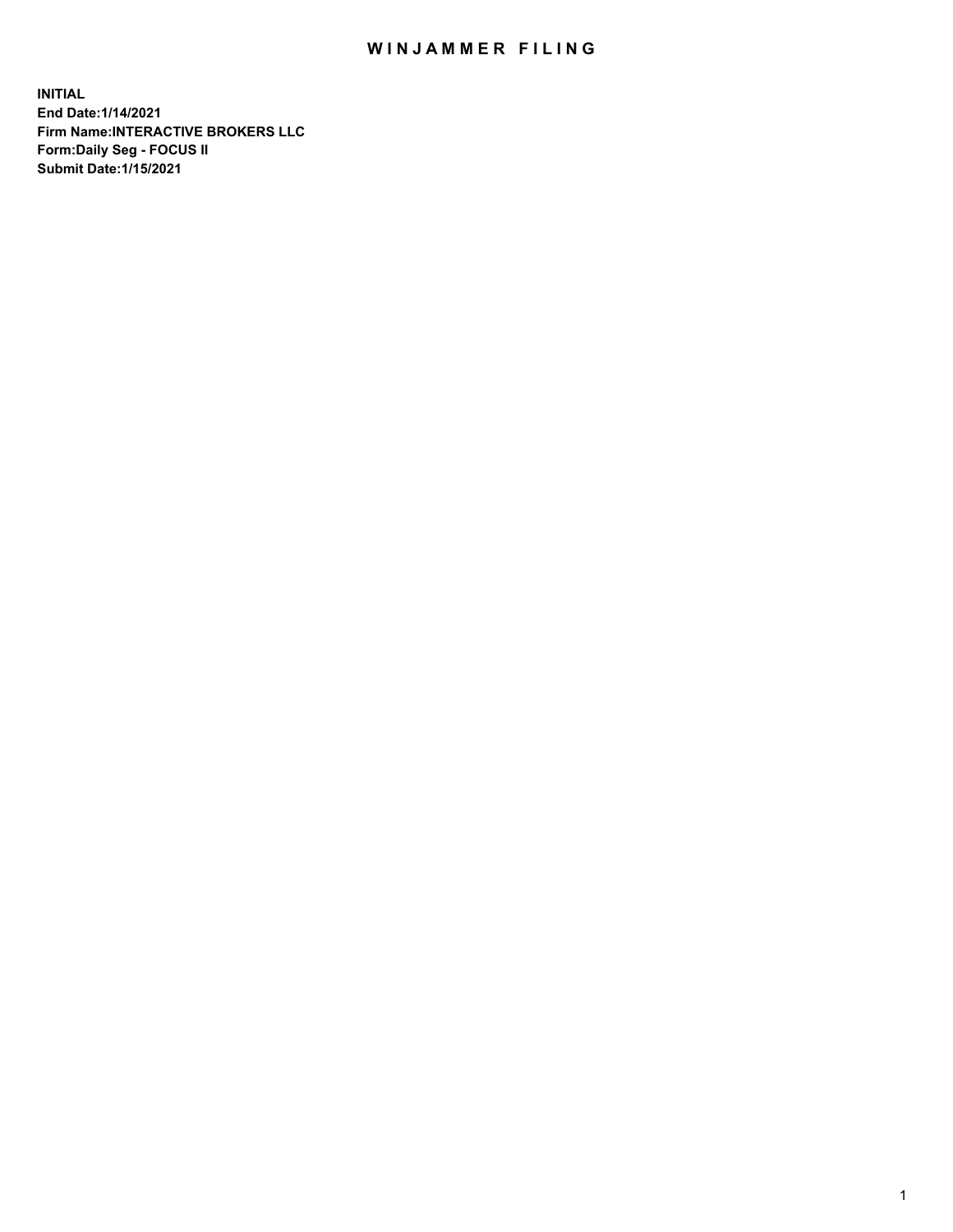**INITIAL End Date:1/14/2021 Firm Name:INTERACTIVE BROKERS LLC Form:Daily Seg - FOCUS II Submit Date:1/15/2021 Daily Segregation - Cover Page**

| Name of Company                                                                                                                                                                                                                                                                                                               | <b>INTERACTIVE BROKERS LLC</b>                                                            |
|-------------------------------------------------------------------------------------------------------------------------------------------------------------------------------------------------------------------------------------------------------------------------------------------------------------------------------|-------------------------------------------------------------------------------------------|
| <b>Contact Name</b>                                                                                                                                                                                                                                                                                                           | James Menicucci                                                                           |
| <b>Contact Phone Number</b>                                                                                                                                                                                                                                                                                                   | 203-618-8085                                                                              |
| <b>Contact Email Address</b>                                                                                                                                                                                                                                                                                                  | jmenicucci@interactivebrokers.c<br>$om$                                                   |
| FCM's Customer Segregated Funds Residual Interest Target (choose one):<br>a. Minimum dollar amount: ; or<br>b. Minimum percentage of customer segregated funds required:% ; or<br>c. Dollar amount range between: and; or<br>d. Percentage range of customer segregated funds required between: % and %.                      | $\overline{\mathbf{0}}$<br>0<br>155,000,000 245,000,000<br>0 <sub>0</sub>                 |
| FCM's Customer Secured Amount Funds Residual Interest Target (choose one):<br>a. Minimum dollar amount: ; or<br>b. Minimum percentage of customer secured funds required:%; or<br>c. Dollar amount range between: and; or<br>d. Percentage range of customer secured funds required between:% and%.                           | <u>0</u><br>$\overline{\mathbf{0}}$<br>80,000,000 120,000,000<br>00                       |
| FCM's Cleared Swaps Customer Collateral Residual Interest Target (choose one):<br>a. Minimum dollar amount: ; or<br>b. Minimum percentage of cleared swaps customer collateral required:%; or<br>c. Dollar amount range between: and; or<br>d. Percentage range of cleared swaps customer collateral required between:% and%. | <u>0</u><br>$\underline{\mathbf{0}}$<br>$\underline{0}$ $\underline{0}$<br>0 <sub>0</sub> |

Attach supporting documents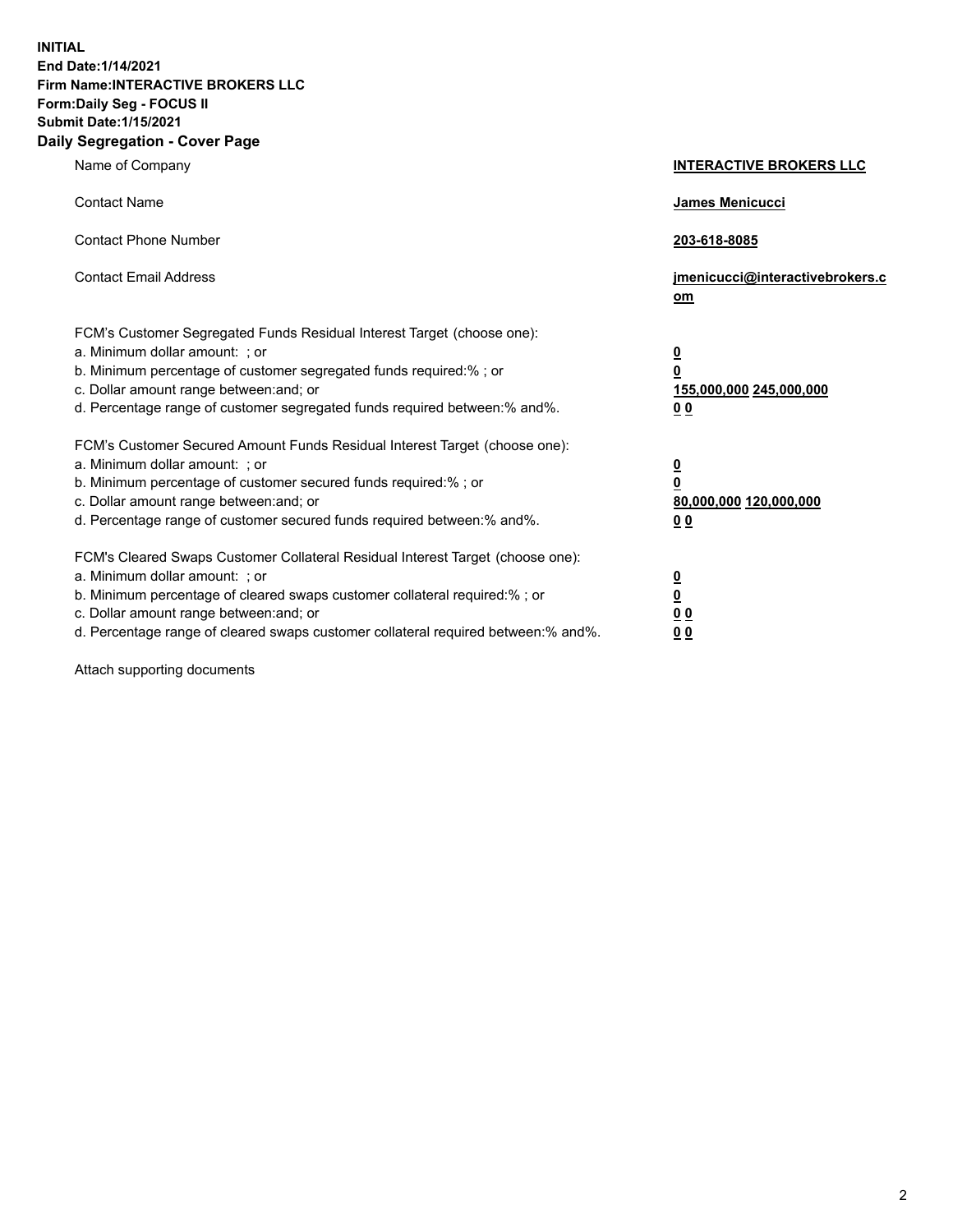## **INITIAL End Date:1/14/2021 Firm Name:INTERACTIVE BROKERS LLC Form:Daily Seg - FOCUS II Submit Date:1/15/2021 Daily Segregation - Secured Amounts**

|     | Daily Jegregation - Jeculed Aniounts                                                        |                                   |
|-----|---------------------------------------------------------------------------------------------|-----------------------------------|
|     | Foreign Futures and Foreign Options Secured Amounts                                         |                                   |
|     | Amount required to be set aside pursuant to law, rule or regulation of a foreign            | $0$ [7305]                        |
|     | government or a rule of a self-regulatory organization authorized thereunder                |                                   |
| 1.  | Net ledger balance - Foreign Futures and Foreign Option Trading - All Customers             |                                   |
|     | A. Cash                                                                                     | 486,129,786 [7315]                |
|     | B. Securities (at market)                                                                   | 0 [7317]                          |
| 2.  | Net unrealized profit (loss) in open futures contracts traded on a foreign board of trade   | 23,379,000 [7325]                 |
| 3.  | Exchange traded options                                                                     |                                   |
|     | a. Market value of open option contracts purchased on a foreign board of trade              | 106,878 [7335]                    |
|     | b. Market value of open contracts granted (sold) on a foreign board of trade                | -11,999 [7337]                    |
| 4.  | Net equity (deficit) (add lines 1. 2. and 3.)                                               | 509,603,665 [7345]                |
| 5.  | Account liquidating to a deficit and account with a debit balances - gross amount           | 148,543 [7351]                    |
|     | Less: amount offset by customer owned securities                                            | 0 [7352] 148,543 [7354]           |
| 6.  | Amount required to be set aside as the secured amount - Net Liquidating Equity              | 509,752,208 [7355]                |
|     | Method (add lines 4 and 5)                                                                  |                                   |
| 7.  | Greater of amount required to be set aside pursuant to foreign jurisdiction (above) or line | 509,752,208 [7360]                |
|     | 6.                                                                                          |                                   |
|     | FUNDS DEPOSITED IN SEPARATE REGULATION 30.7 ACCOUNTS                                        |                                   |
| 1.  | Cash in banks                                                                               |                                   |
|     | A. Banks located in the United States                                                       | 60,036,202 [7500]                 |
|     | B. Other banks qualified under Regulation 30.7                                              | 0 [7520] 60,036,202 [7530]        |
| 2.  | Securities                                                                                  |                                   |
|     | A. In safekeeping with banks located in the United States                                   | 374,981,750 [7540]                |
|     | B. In safekeeping with other banks qualified under Regulation 30.7                          | 0 [7560] 374,981,750 [7570]       |
| 3.  | Equities with registered futures commission merchants                                       |                                   |
|     | A. Cash                                                                                     | $0$ [7580]                        |
|     | <b>B.</b> Securities                                                                        | $0$ [7590]                        |
|     | C. Unrealized gain (loss) on open futures contracts<br>D. Value of long option contracts    | $0$ [7600]                        |
|     | E. Value of short option contracts                                                          | $0$ [7610]                        |
| 4.  | Amounts held by clearing organizations of foreign boards of trade                           | 0 [7615] 0 [7620]                 |
|     | A. Cash                                                                                     | $0$ [7640]                        |
|     | <b>B.</b> Securities                                                                        | $0$ [7650]                        |
|     | C. Amount due to (from) clearing organization - daily variation                             | $0$ [7660]                        |
|     | D. Value of long option contracts                                                           | $0$ [7670]                        |
|     | E. Value of short option contracts                                                          | 0 [7675] 0 [7680]                 |
| 5.  | Amounts held by members of foreign boards of trade                                          |                                   |
|     | A. Cash                                                                                     | 210,505,131 [7700]                |
|     | <b>B.</b> Securities                                                                        | $0$ [7710]                        |
|     | C. Unrealized gain (loss) on open futures contracts                                         | 15,828,111 [7720]                 |
|     | D. Value of long option contracts                                                           | 106,878 [7730]                    |
|     | E. Value of short option contracts                                                          | -11,999 [7735] 226,428,121 [7740] |
| 6.  | Amounts with other depositories designated by a foreign board of trade                      | 0 [7760]                          |
| 7.  | Segregated funds on hand                                                                    | $0$ [7765]                        |
| 8.  | Total funds in separate section 30.7 accounts                                               | 661,446,073 [7770]                |
| 9.  | Excess (deficiency) Set Aside for Secured Amount (subtract line 7 Secured Statement         | 151,693,865 [7380]                |
|     | Page 1 from Line 8)                                                                         |                                   |
| 10. | Management Target Amount for Excess funds in separate section 30.7 accounts                 | 80,000,000 [7780]                 |
| 11. | Excess (deficiency) funds in separate 30.7 accounts over (under) Management Target          | 71,693,865 [7785]                 |
|     |                                                                                             |                                   |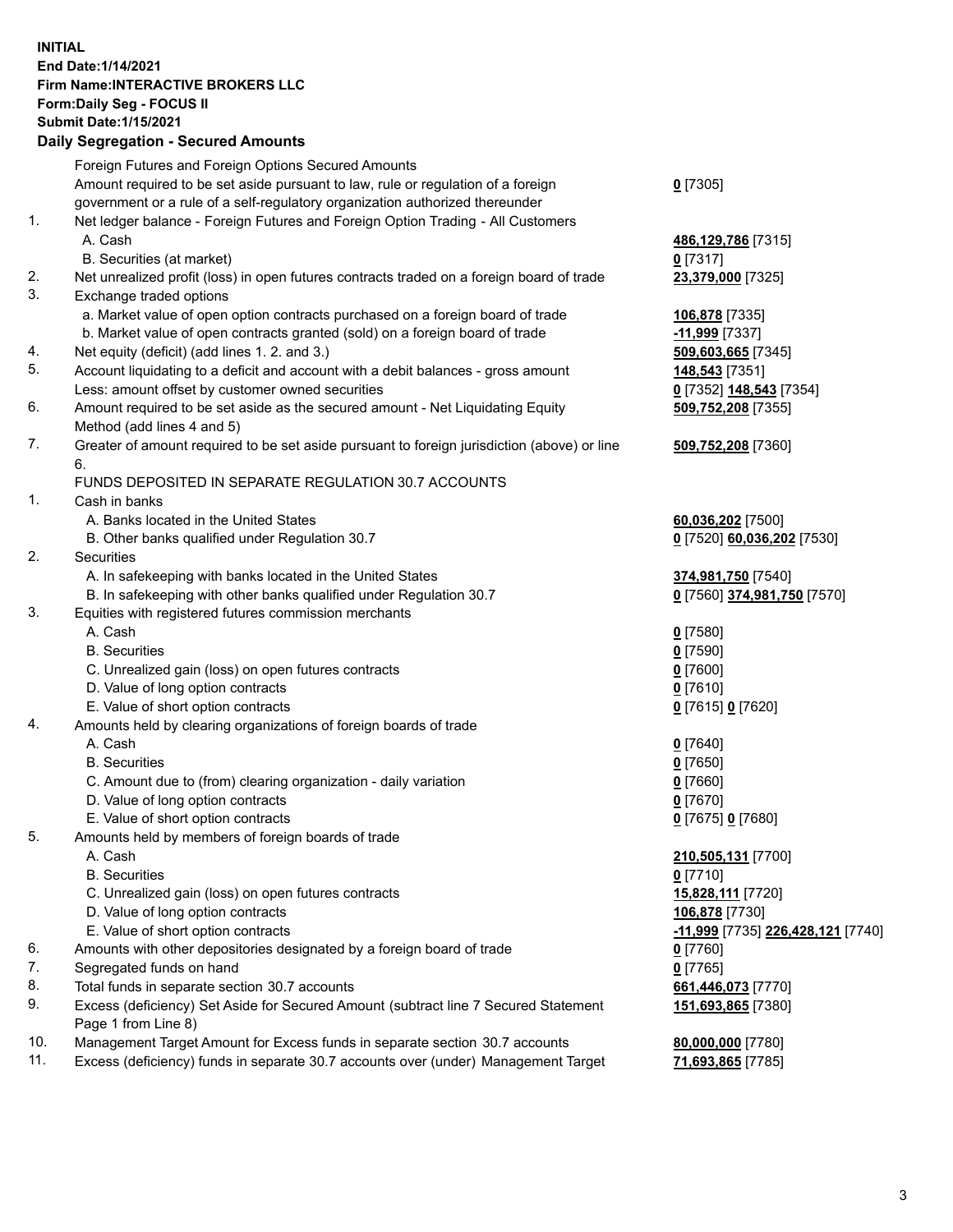**INITIAL End Date:1/14/2021 Firm Name:INTERACTIVE BROKERS LLC Form:Daily Seg - FOCUS II Submit Date:1/15/2021 Daily Segregation - Segregation Statement** SEGREGATION REQUIREMENTS(Section 4d(2) of the CEAct) 1. Net ledger balance A. Cash **5,512,901,725** [7010] B. Securities (at market) **0** [7020] 2. Net unrealized profit (loss) in open futures contracts traded on a contract market **425,416,143** [7030] 3. Exchange traded options A. Add market value of open option contracts purchased on a contract market **291,532,285** [7032] B. Deduct market value of open option contracts granted (sold) on a contract market **-234,341,079** [7033] 4. Net equity (deficit) (add lines 1, 2 and 3) **5,995,509,074** [7040] 5. Accounts liquidating to a deficit and accounts with debit balances - gross amount **3,662,930** [7045] Less: amount offset by customer securities **0** [7047] **3,662,930** [7050] 6. Amount required to be segregated (add lines 4 and 5) **5,999,172,004** [7060] FUNDS IN SEGREGATED ACCOUNTS 7. Deposited in segregated funds bank accounts A. Cash **2,088,562,551** [7070] B. Securities representing investments of customers' funds (at market) **2,076,831,555** [7080] C. Securities held for particular customers or option customers in lieu of cash (at market) **0** [7090] 8. Margins on deposit with derivatives clearing organizations of contract markets A. Cash **2,063,539** [7100] B. Securities representing investments of customers' funds (at market) **2,136,524,288** [7110] C. Securities held for particular customers or option customers in lieu of cash (at market) **0** [7120] 9. Net settlement from (to) derivatives clearing organizations of contract markets **10,457,301** [7130] 10. Exchange traded options A. Value of open long option contracts **291,464,425** [7132] B. Value of open short option contracts **-234,321,958** [7133] 11. Net equities with other FCMs A. Net liquidating equity **0** [7140] B. Securities representing investments of customers' funds (at market) **0** [7160] C. Securities held for particular customers or option customers in lieu of cash (at market) **0** [7170] 12. Segregated funds on hand **0** [7150] 13. Total amount in segregation (add lines 7 through 12) **6,371,581,701** [7180] 14. Excess (deficiency) funds in segregation (subtract line 6 from line 13) **372,409,697** [7190] 15. Management Target Amount for Excess funds in segregation **155,000,000** [7194] 16. Excess (deficiency) funds in segregation over (under) Management Target Amount **217,409,697** [7198]

Excess